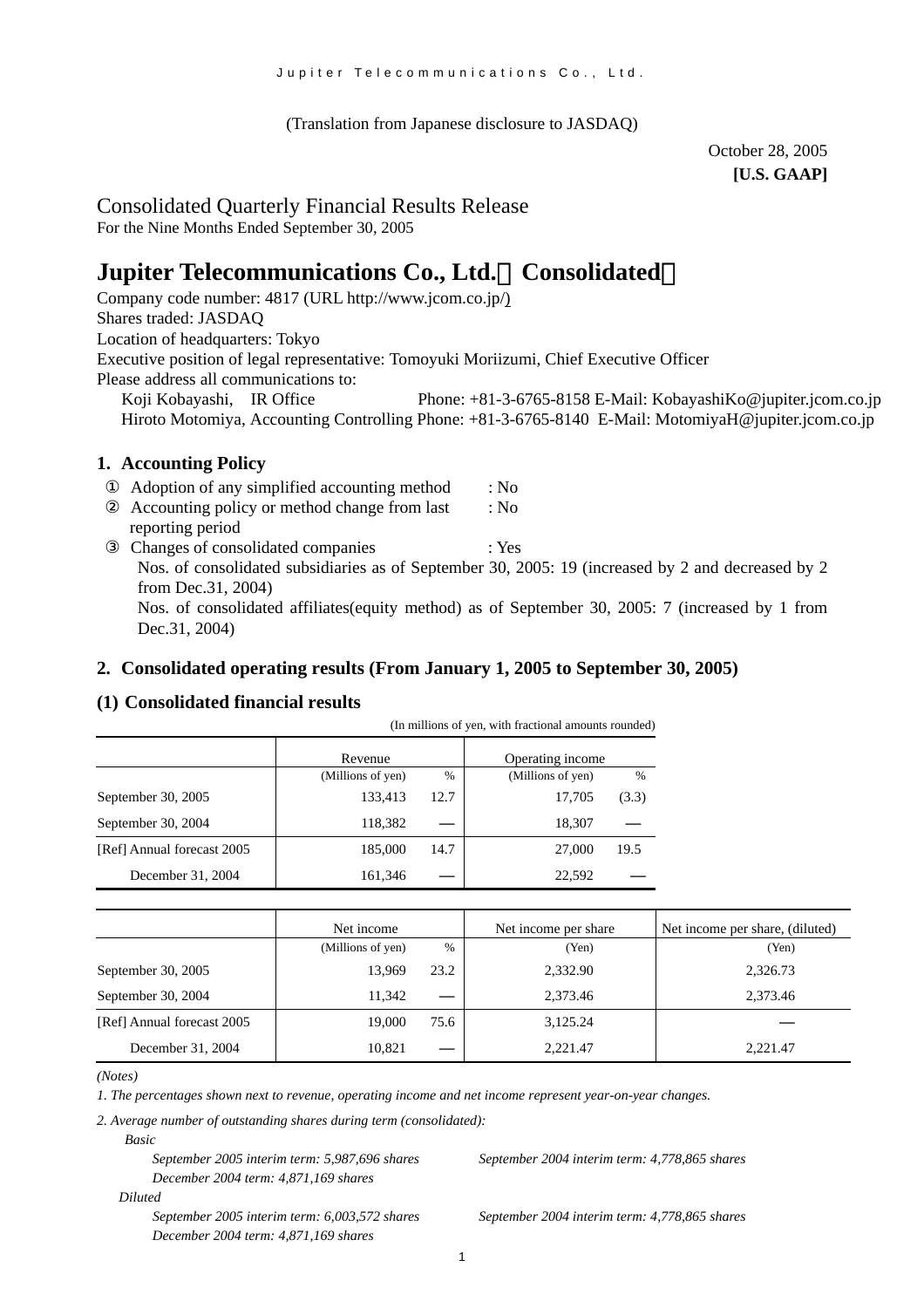*3. For annual forecast 2005, there is no change from the last disclosure.* 

*4. Weighted average per share diluted for the third quarter 2005 includes outstanding stock options and over-allotment options.*

### **(2) Consolidated financial position**

|                    |                   |                      | Equity capital ratio to | Shareholders' equity |
|--------------------|-------------------|----------------------|-------------------------|----------------------|
|                    | Total assets      | Shareholders' equity | total assets            | per share            |
|                    | (Millions of yen) | (Millions of yen)    | $\frac{0}{0}$           | (Yen)                |
| September 30, 2005 | 501.358           | 246,046              | 49.1                    | 38,699.56            |
| December 31, 2004  | 439.291           | 138.370              | 31.5                    | 26,888.43            |

*(Notes)* 

*Number of outstanding shares at end of term (consolidated): September 2005 interim term: 6,357,870 shares December 2004 term: 5,146,074 shares*

#### **(3) Consolidated cash flow statement**

|                    |                   | Cash flows from operating Cash flows from investing | Cash flows from      | Balance of cash & cash |
|--------------------|-------------------|-----------------------------------------------------|----------------------|------------------------|
|                    | activities        | activities                                          | financing activities | equivalents            |
|                    | (Millions of yen) | (Millions of yen)                                   | (Millions of yen)    | (Millions of yen)      |
| September 30, 2005 | 42.917            | (41,249)                                            | 25,867               | 37.955                 |
| September 30, 2004 | 38,788            | (26, 892)                                           | (11,020)             | 8.662                  |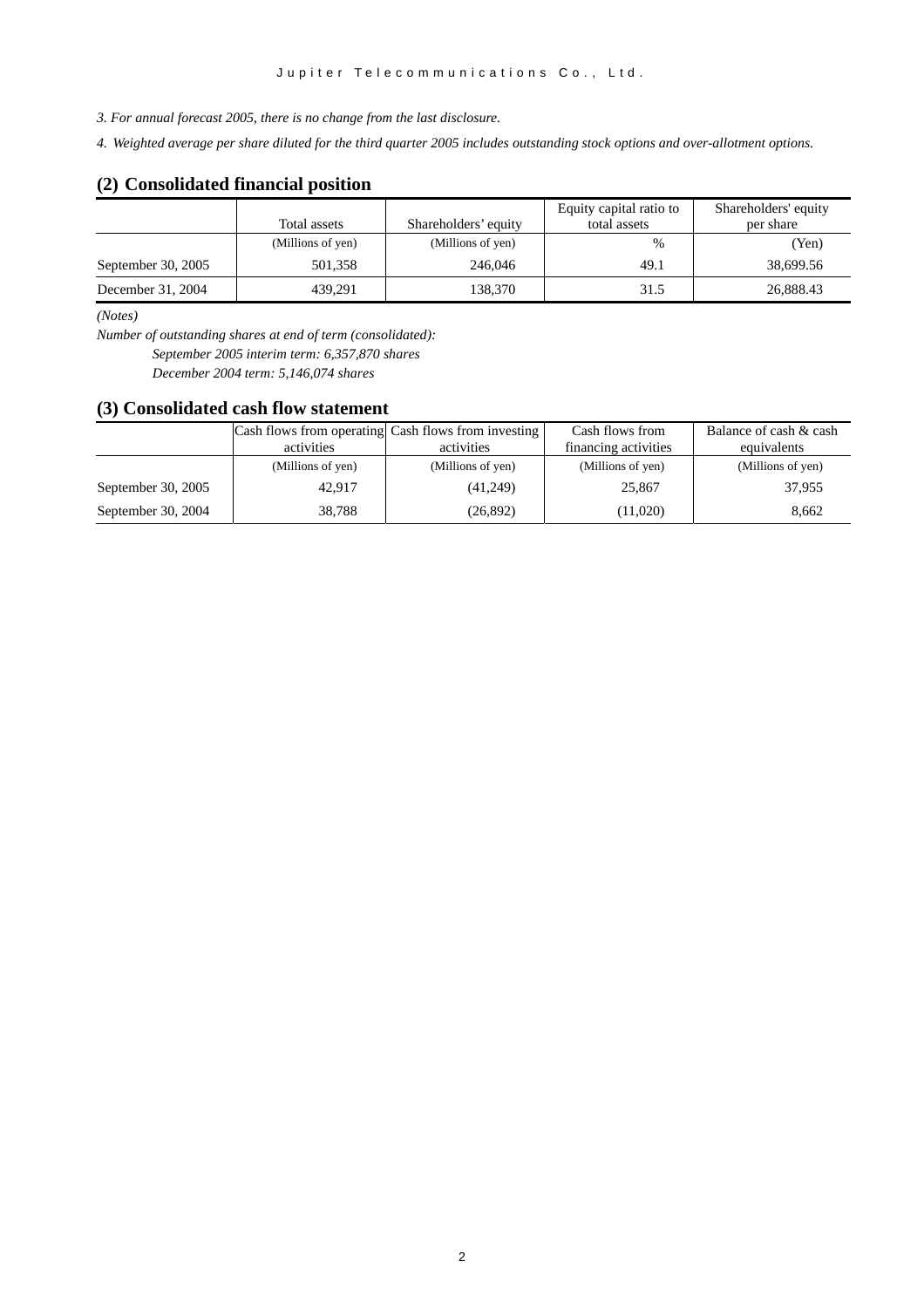# 3.Business Results and Financial Conditions

#### **(1) Business Results (comparisons are year-on-year)**

During the nine months ended September 30, 2005, the Jupiter Telecommunications consolidated Group (J:COM) steadily executed its growth strategies, "Volume plus Value" strategy, pursuing economy of scale (expanding volume) while enhancing the attractiveness of the group's services (increasing value).

In terms of volume strategy, the J:COM group strengthened it's sales and marketing capabilities by increasing the number of its direct sales representatives to approximately 2,000, which cover the densely populated areas of the Kanto, Kansai and Kyushu regions, and also Sapporo. The J:COM group also endeavored to provide a higher level of training to sales personnel, and actively promoted bulk contracts with MDUs called "J:COM IN THE ROOM," promising product to convert MDUs into a stable revenue source.

J:COM also concentrated resources on extending its network in order to increase the number of homes passed ("homes passed" refers to the number of households that can be connected through lines that have been laid for cable television, high-speed Internet access and telephony). In addition, the group, on September 30, purchased all the shares of Odakyu Telecommunication Services Co., Ltd. ("Odakyu Cable Vision"), which operates in areas close to its own stations in the central Kanto region. On July 29, the group made an investment in Japan Digital Service Corp. (JDS), an operator of a broad-area distribution network for cable television providers. Consequently, starting this autumn the J:COM group is scheduled to begin using the nationwide optical transmission network that JDS is developing in the Tokyo-Nagoya-Osaka-Fukuoka corridor, enabling the J:COM group to offer CS digital programming to its digital service subscribers without relying on satellites. In concert with JDS, the J:COM group will build a platform that enables cable television operators to provide highly individualized programming, which ranges from CS high-definition broadcasting to shows with local content.

As to value strategy, with the aim of increasing ARPU (average revenue per unit) and reducing churn rates, J:COM further promoted to offer bundled service, in which the three services provided by the group (J:COM TV, J:COM NET, and J:COM PHONE) are combined into a single package. The group promoted subscription to J:COM TV Digital service and the shift to the digital services from analog, while it begun a video-on-demand (VOD) service (J:COM On Demand) through all of its managed franchises from July 1, 2005. For customers who require even higher-speed Internet access, the group has introduced a new service called "J:COM NET Hikari" with access speed of up to 100Mbps to residents of MDUs. Starting this April, J:COM Sapporo, which did not have telephony service before, begun offering fixed-line primary telephony services based on IP technologies.

Customers connected of our Consolidated Group, excluding Odakyu, has increased by 152,600 (8.9%) to 1,865,000 as of September 30, 2005. Breakdown per services are as follows: cable TV increased by 114,600(7.9%) to 1,574,400 households, their of digital services are 494,300 households which is 3.2 times compared to September 30, 2004 and occupy 31.4% of cable TV. High-speed Internet access and telephony services, increased by 112,000(16.5%) to 791,700 and by 177,900 (26.3%) to 854,400 households, respectively. The RGU per customer also increased, standing at 1.73 compared to 1.64 as of the end of the nine-month period to September 2004.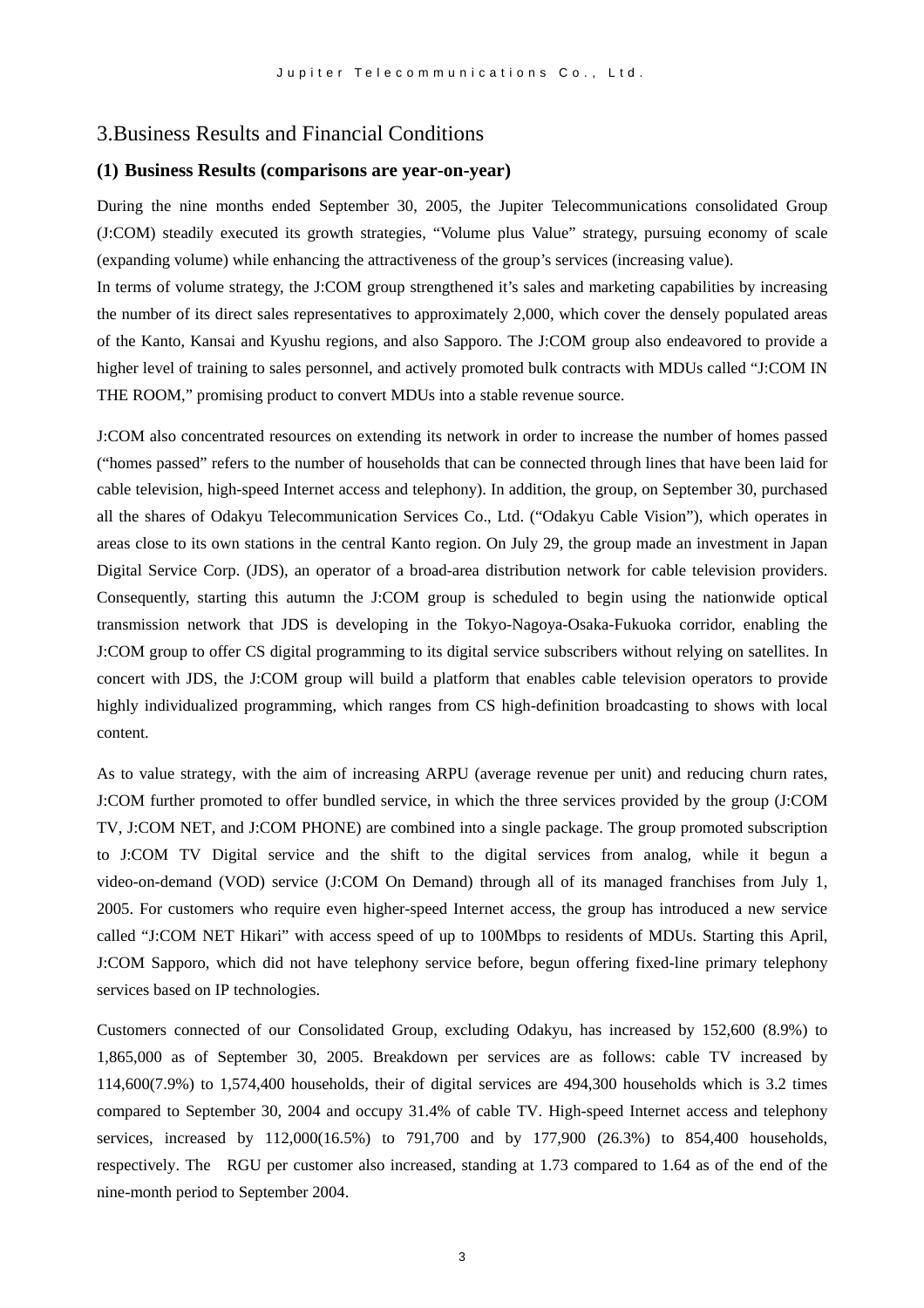As a result of subscriber growth, subscription fees increased by 15% (by ¥15,513 million) to ¥119,344 million. Other revenue decreased by 3% (by ¥482 million) to ¥14,069 million for the nine months ended September 30, 2005. This decrease was primarily due to lower installation fees charged by the Company in conjunction with marketing campaigns. As a result, total revenue increased by 13% (by ¥15,031 million) to ¥133,413 million.

Operating and programming costs increased by 13% (by ¥6,292 million) to ¥54,814 million. This increase was primarily the result of increased programming costs and network operating and maintenance expenses associated with the increase in the number of subscribers of our franchises. Selling, general and administrative expenses increased by 17 %(by ¥3,915 million) to ¥26,756 million. This increase was primarily attributable to an increase in sales related headcount and associated labor costs to provide for the future expansion of service area and to support M&A activity. This increase was also due to an increase in advertising and marketing expenses in order to promote the J:COM brand. Stock compensation expense increased by ¥2,582 million to ¥2,651 million. This increase was primarily attributable to the increase in our stock price since our IPO in March 2005, compared to the applicable exercise price of stock options issued to our management and staff. Depreciation and amortization expenses increased by 10%(¥2,844 million) to ¥31,487 million. The increase was primarily attributable to additions to the fixed assets related to the installation of services to new customers, and the expansion and upgrade of our network. As a result, operating income decreased by 3%  $(\text{\textless*}602 \text{ million})$  to  $\text{\textless*}17,705 \text{ million}$ .

Other income (expense), primary comprised of interest expense, decreased by 31% (by ¥1,739 million) to ¥3,861 million. This decrease was primarily due to the repayment of our ¥50,000 million subordinated loan facility following our successful initial public offering. As a result, income before income tax was increased by 7% (by ¥914 million) to ¥13,656 million.

Net income for the nine months ended September 30, 2005, increased by 23% (by ¥2,626 million) to ¥13,969 million primarily due to recognition of reversal of valuation allowance.

#### **(2) Financial situation**

As of September 30, 2005, cash and cash equivalents balance was ¥37,955 million, an increase of 338% (of ¥29,293 million) compared to cash to September 30, 2004.

The following is a summary of cash flow during the interim period ended September 30, 2005.

#### *Cash Flows from Operating Activities*

Net cash provided by operating activities amounted to ¥42,917 million, an increase of ¥4,129 million compared to net cash provided in the previous period of ¥38,788 million. This was primarily the result of a ¥4,824 million increase in operating income before depreciation, amortization and non-cash stock compensation charges.

#### *Cash Flows from Investing Activities*

Net cash used in investing activities amounted to ¥41,249 million, an increase of ¥14,357 million compared to net cash used in the previous period of ¥26,892 million. This was primarily the result of a ¥12,651 million increase in amounts spent on acquisitions of new consolidated subsidiaries.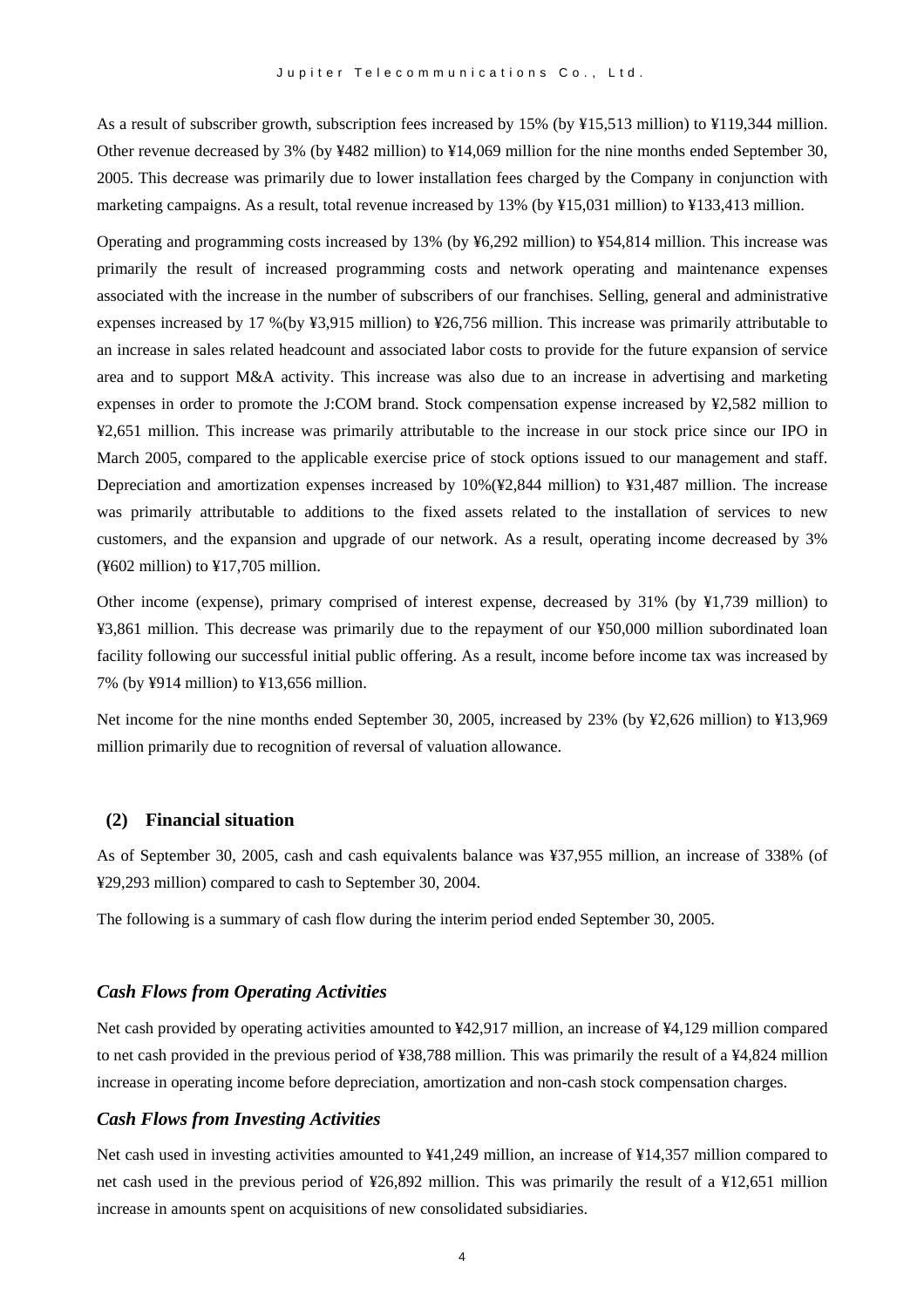#### *Cash Flows from Financing Activities*

Net cash provided by financing activities amounted to ¥25,867 million, an increase of ¥36,887 million compared to net cash used in the previous period of ¥11,020 million. The Company raised ¥90,980 million from the proceeds on the issuance of the common stock and repaid ¥59,032 million in long-term and short-term debt and ¥8,885 million of principal on its capital leases.

#### **(3) Forecasts for the year ending December 2005**

There is no change to our forecast in this quarter.

(Cautionary note regarding future-related information)

The forecasts contained in this report have been prepared on the basis of information that is currently available. Because such estimates are inherently very uncertain, actual results may differ from the forecasts. The Company does not guarantee that it will achieve these estimated results and advises readers to refrain from depending solely on these forecasts. Readers should also note that the Company is under no obligation to revise this information on a regular basis.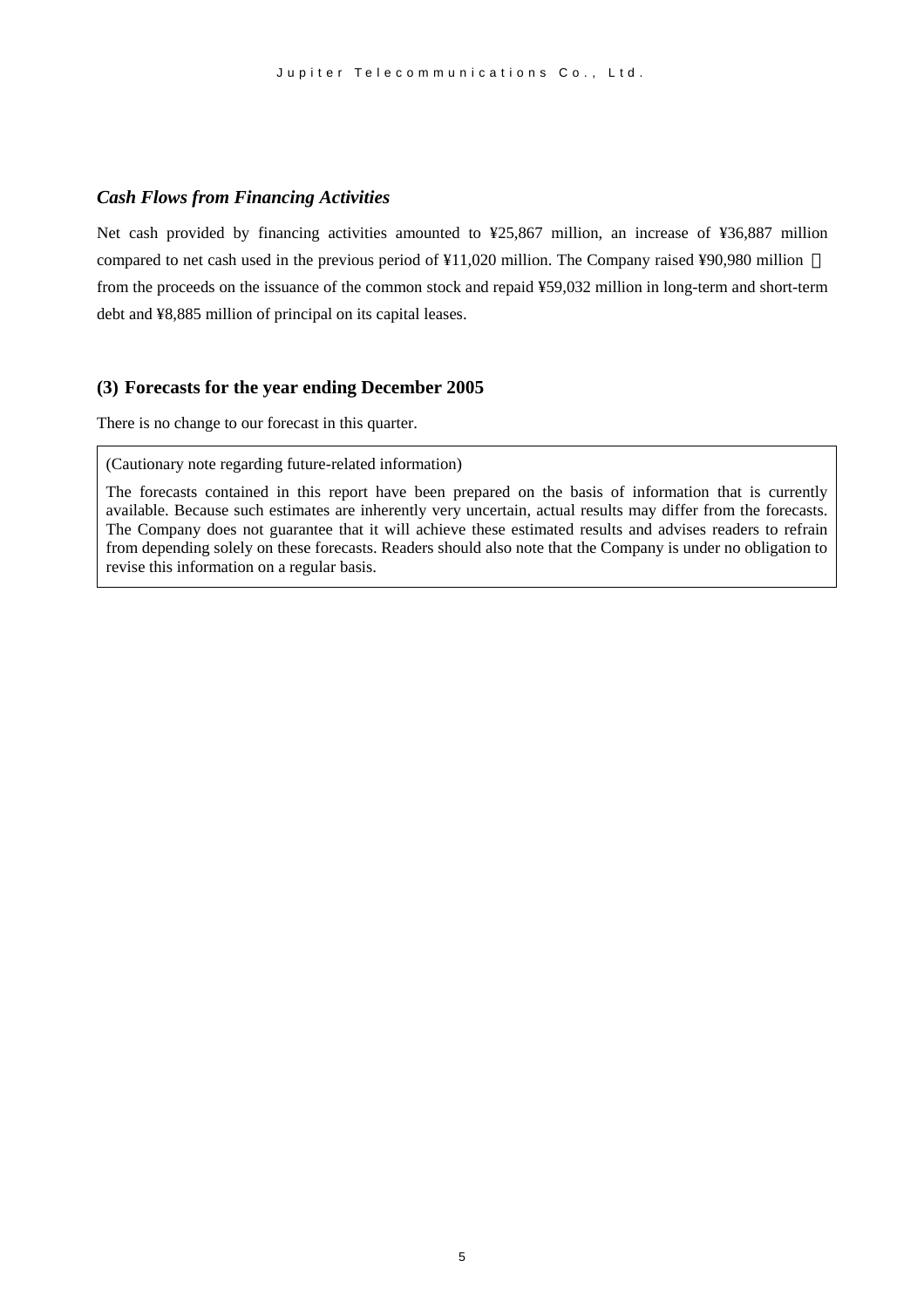# **Consolidated interim Financial Statements**

### **JUPITER TELECOMMUNICATIONS CO., LTD. AND SUBSIDIARIES**

### **CONSOLIDATED STATEMENTS OF OPERATIONS**

|                                                                          | Nine months ended            | (TEN IN MILLIONS, EACEPT SHAKE AND PER SHAKE AMOUNTS)<br>Nine months ended | <b>Change</b> |        | 12 months ended         |  |
|--------------------------------------------------------------------------|------------------------------|----------------------------------------------------------------------------|---------------|--------|-------------------------|--|
| Account                                                                  | September 30, 2005<br>Amount | September 30, 2004<br>Amount                                               | Amount        | (%)    | Dec. 31, 2004<br>Amount |  |
| Revenue:                                                                 |                              |                                                                            |               |        |                         |  |
| Subscription fees                                                        | 119,344                      | 103,830                                                                    | 15,513        | 14.9   | 140,826                 |  |
| Other                                                                    | 14,069                       | 14,552                                                                     | (482)         | (3.3)  | 20,520                  |  |
|                                                                          | 133,413                      | 118,382                                                                    | 15,031        | 12.7   | 161,346                 |  |
| Operating costs and expenses                                             |                              |                                                                            |               |        |                         |  |
| Operating and programming costs                                          | (54, 814)                    | (48, 522)                                                                  | (6,292)       | (13.0) | (66, 570)               |  |
| Selling, general and administrative                                      | (26,756)                     | (22, 841)                                                                  | (3,915)       | (17.1) | (31,527)                |  |
| Stock compensation                                                       | (2,651)                      | (69)                                                                       | (2,582)       |        | (84)                    |  |
| Depreciation and amortization                                            | (31, 487)                    | (28, 643)                                                                  | (2,844)       | (9.9)  | (40, 573)               |  |
|                                                                          | (115,708)                    | (100,075)                                                                  | (15, 633)     | (15.6) | (138, 754)              |  |
| Operating income                                                         | 17,705                       | 18,307                                                                     | (602)         | (3.3)  | 22,592                  |  |
|                                                                          |                              |                                                                            |               |        |                         |  |
| Other income:                                                            |                              |                                                                            |               |        |                         |  |
| Interest expense, net:                                                   |                              |                                                                            |               |        |                         |  |
| Related parties                                                          | (727)                        | (3,231)                                                                    | 2,504         | 77.5   | (4,055)                 |  |
| Other                                                                    | (3,411)                      | (2,428)                                                                    | (983)         | (40.5) | (6,046)                 |  |
| Other income, net                                                        | 277                          | 59                                                                         | 217           | 368.4  | 37                      |  |
| Income before income taxes and<br>other items                            | 13,844                       | 12,707                                                                     | 1,136         | 8.9    | 12,528                  |  |
| Equity in earnings of affiliates                                         | 301                          | 478                                                                        | (177)         | (36.9) | 610                     |  |
| Minority interest in net (income)<br>losses of consolidated subsidiaries | (489)                        | (443)                                                                      | (46)          | (10.3) | (458)                   |  |
| Income before income taxes                                               | 13,656                       | 12,742                                                                     | 914           | 7.2    | 12,680                  |  |
| Income taxes                                                             | 313                          | (1,400)                                                                    | 1,713         |        | (1,859)                 |  |
| Net income                                                               | 13,969                       | 11,342                                                                     | 2,626         | 23.2   | 10,821                  |  |
| Per Share data                                                           |                              |                                                                            |               |        |                         |  |
| Net income per share – basic                                             | 2,332.90                     | 2,373.46                                                                   | (40.56)       | (1.7)  | 2,221.47                |  |
| Net income per share - diluted                                           | 2,326.73                     | 2,373.46                                                                   | (46.73)       | (2.0)  | 2,221.47                |  |
| Weighted average number of ordinary<br>shares outstanding - basic        | 5,987,696                    | 4,778,865                                                                  | 1,208,831     | 25.3   | 4,871,169               |  |
| Weighted average number of ordinary<br>shares outstanding - diluted      | 6,003,572                    | 4,778,865                                                                  | 1,224,707     | 25.6   | 4,871,169               |  |

(YEN IN MILLIONS, EXCEPT SHARE AND PER SHARE AMOUNTS)

*(Note)1* 

*Fractional rounded makes some differences with sum of breakdown and total in Change column.*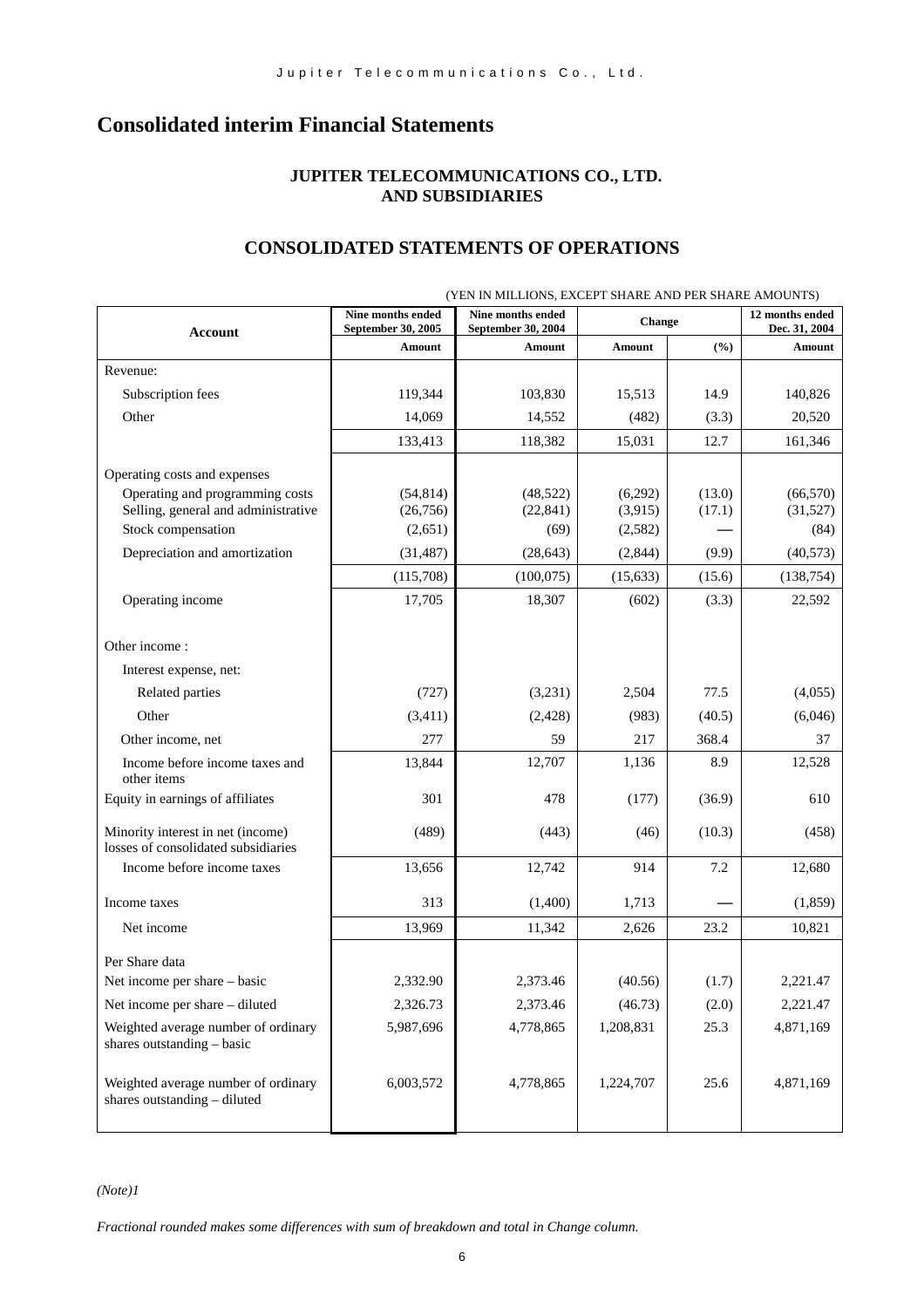#### *(Note)2*

*To unify the financial statements of subsidiaries of Liberty Global, Inc. the Company reclassified certain expenses from "sales, general and administrative expenses" to "operating and programming costs" for all periods presented. These reclassifications resulted in* ¥*9,236 million (7.8% of revenues) and* ¥*12,700 million (7.9% of revenues) being moved from the former to the latter category for the nine-month period ended September 2004 and for the year ended 2004, respectively. The main expenses subject to reclassification were subscriber billing costs and customer center-related expenses.*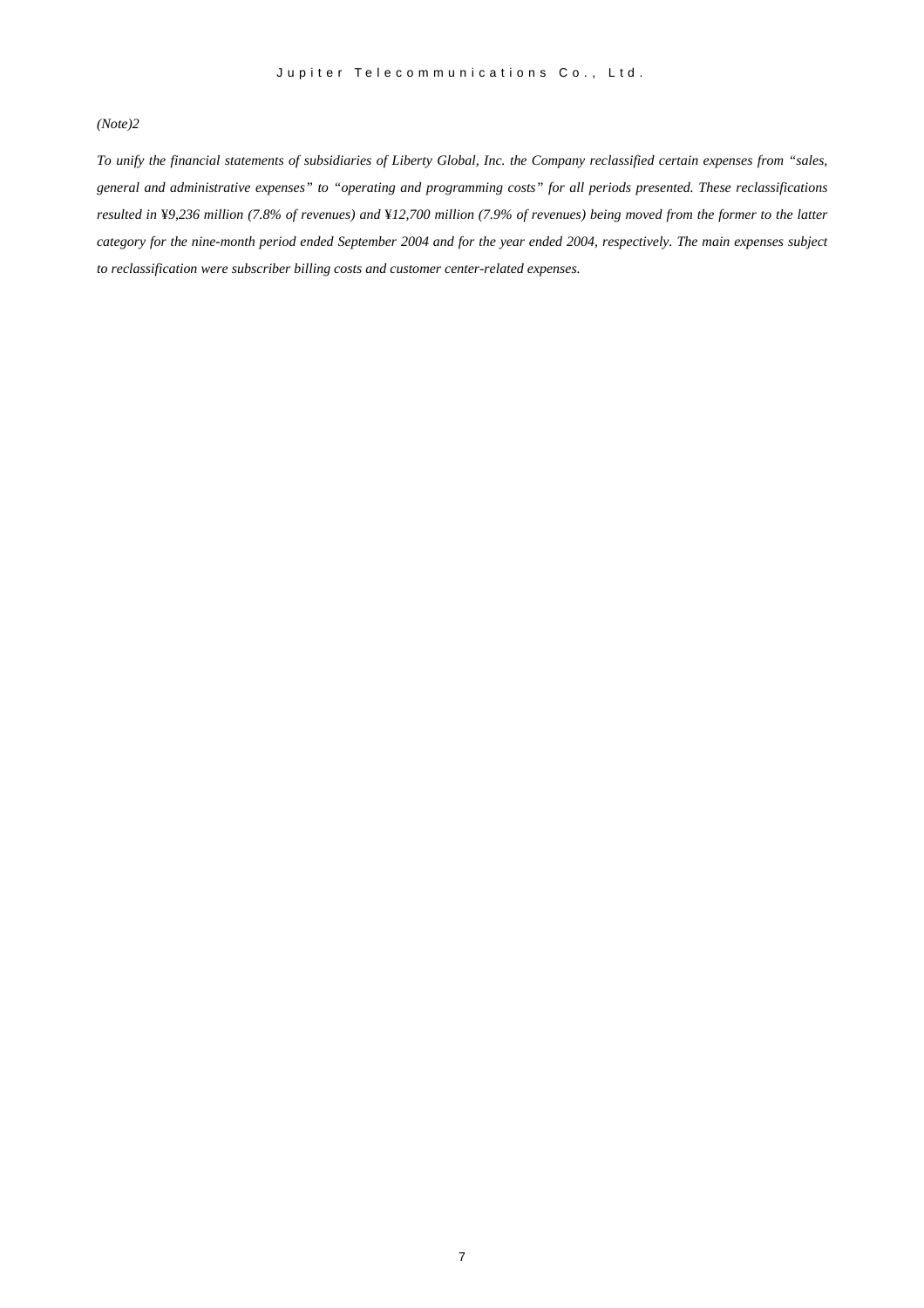# **JUPITER TELECOMMUNICATIONS CO., LTD. AND SUBSIDIARIES**

# **CONSOLIDATED BALANCE SHEETS**

|                                           | September 30, 2005 | December 31, 2004 | Change        |
|-------------------------------------------|--------------------|-------------------|---------------|
| Account                                   | <b>Amount</b>      | <b>Amount</b>     | <b>Amount</b> |
| Current assets:                           |                    |                   |               |
| Cash and cash equivalents                 | 37,955             | 10,420            | 27,534        |
| Accounts receivable                       | 8,880              | 8,823             | 57            |
| Loans to related party                    |                    | 4,030             | (4,030)       |
| Prepaid expenses and other current assets | 5,650              | 4,099             | 1,551         |
| Total current assets                      | 52,485             | 27,372            | 25,112        |
| Investments:                              |                    |                   |               |
| Investments in affiliates                 | 4,443              | 3,773             | 670           |
| Investments in other securities, at cost  | 2,891              | 2,901             | (11)          |
|                                           | 7,334              | 6,674             | 659           |
| Property and equipment, at cost:          |                    |                   |               |
| Land                                      | 1,796              | 1,796             |               |
| Distribution system and equipment         | 380,855            | 344,208           | 36,647        |
| Support equipment and buildings           | 17,234             | 12,613            | 4,622         |
|                                           | 399,885            | 358,617           | 41,269        |
| Less accumulated depreciation             | (133, 390)         | (108, 614)        | (24,776)      |
|                                           | 266,495            | 250,003           | 16,493        |
| Other assets:                             |                    |                   |               |
| Goodwill, net                             | 151,548            | 140,659           | 10,889        |
| Other                                     | 23,496             | 14,583            | 8,913         |
|                                           | 175,044            | 155,242           | 19,802        |
|                                           | 501,358            | 439,291           | 62,067        |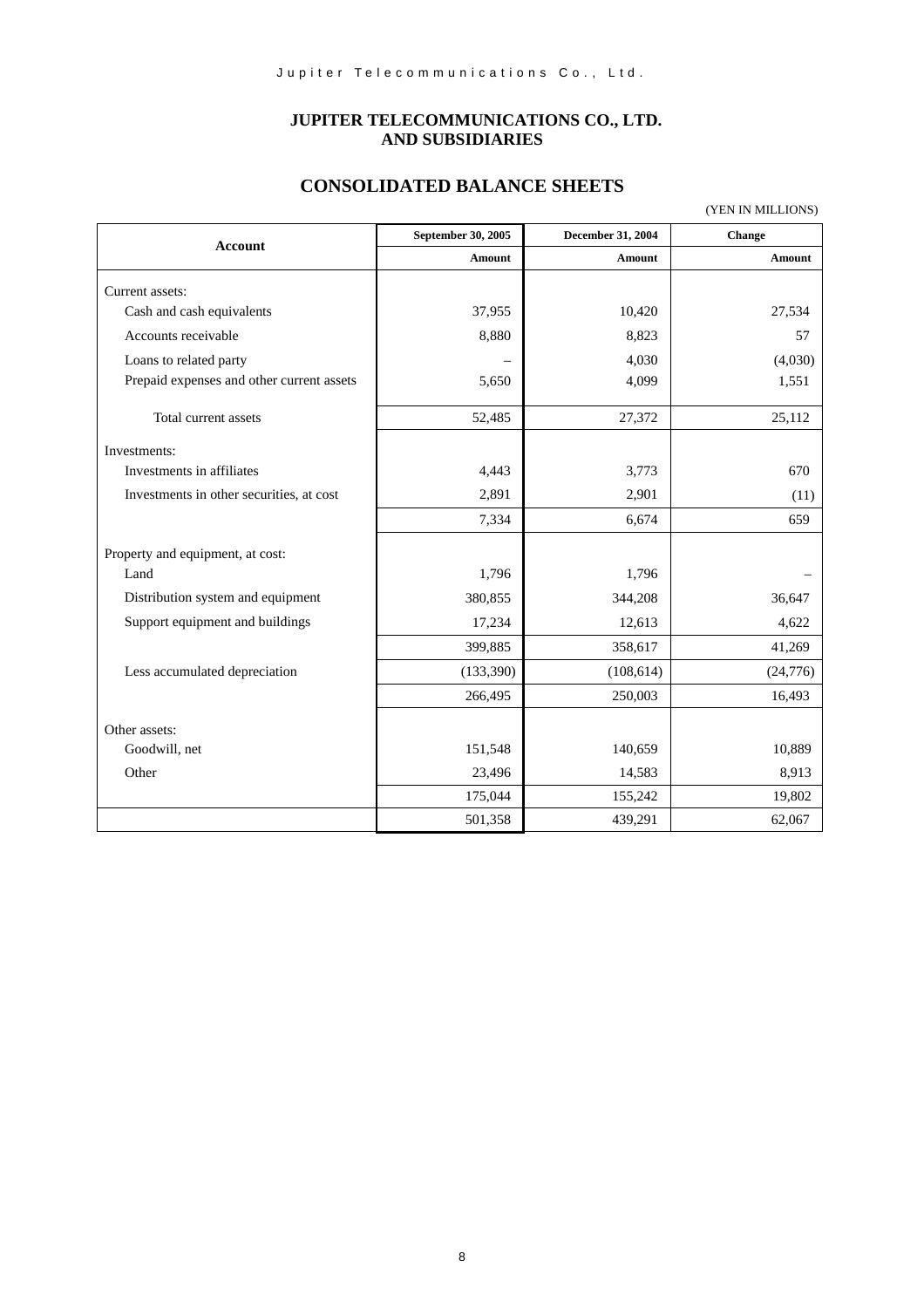| <b>Account</b>                                           | September 30, 2005 | December 31, 2004 | Change        |
|----------------------------------------------------------|--------------------|-------------------|---------------|
|                                                          | <b>Amount</b>      | <b>Amount</b>     | <b>Amount</b> |
| Current liabilities:                                     |                    |                   |               |
| Short-term loans                                         | 1,334              | 250               | 1,084         |
| Long-term debt-current portion                           | 10,772             | 5,386             | 5,386         |
| Capital lease obligations-current portion                |                    |                   |               |
|                                                          |                    |                   |               |
| Related parties                                          | 8,721              | 8,237             | 484           |
| Other                                                    | 1,430              | 1,292             | 138           |
| Accounts payable                                         | 17,209             | 17,164            | 45            |
| Accrued expenses and other liabilities                   | 7,827              | 6,156             | 1,672         |
| Total current liabilities                                | 47,293             | 38,485            | 8,808         |
| Long-term debt, less current portion                     | 136,123            | 194,088           | (57, 965)     |
| Capital lease obligations, less current portion:         |                    |                   |               |
| Related parties                                          | 23,059             | 19,715            | 3.344         |
| Other                                                    | 2,798              | 2,561             | 237           |
| Deferred revenue                                         | 43,693             | 41,699            | 1,993         |
| Severance and retirement allowance                       | 166                | 2,719             | (2,553)       |
| Redeemable preferred stock of consolidated<br>subsidiary | 500                | 500               |               |
| Other liabilities                                        | 143                | 180               | (37)          |
| <b>Total liabilities</b>                                 | 253,775            | 299,947           | (46, 173)     |
|                                                          |                    |                   |               |
| Minority interests                                       | 1,537              | 974               | 563           |
|                                                          |                    |                   |               |
| Shareholders' equity:                                    |                    |                   |               |
| Ordinary shares no par value                             | 114,242            | 78,133            | 36,109        |
| Additional paid-in capital                               | 195,458            | 137,931           | 57,527        |
| Accumulated deficit                                      | (63,717)           | (77,686)          | 13,969        |
| Accumulated other comprehensive loss                     | 63                 | (8)               | 72            |
| Treasury stock                                           | (0)                |                   | (0)           |
| Total shareholders' equity                               | 246,046            | 138,370           | 107,677       |
|                                                          | 501,358            | 439,291           | 62,067        |

*(Note)*

*Fractional rounded makes some differences with sum of breakdown and total in Change column.*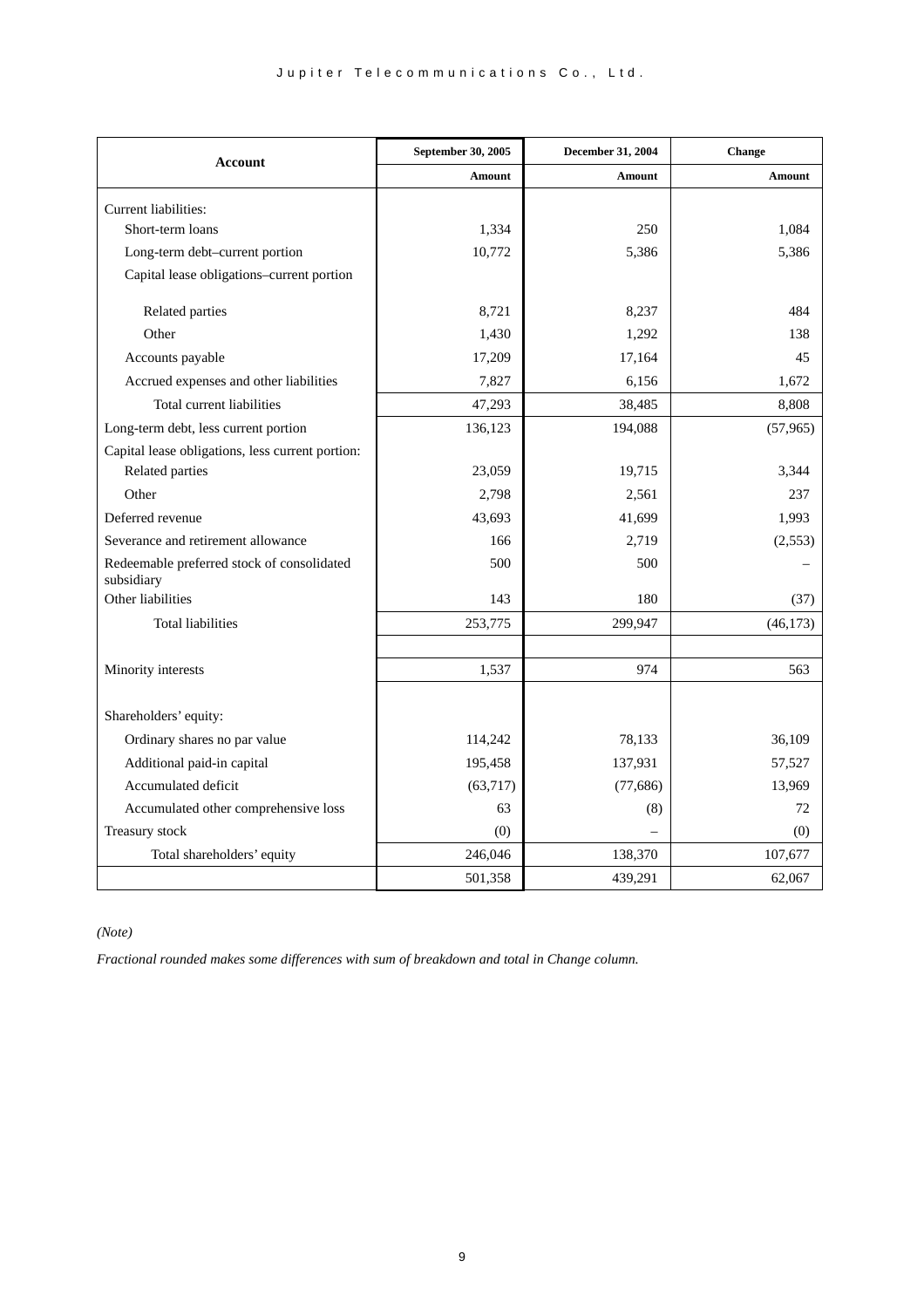# **JUPITER TELECOMMUNICATIONS CO., LTD. AND SUBSIDIARIES**

# **CONSOLIDATED STATEMENTS OF CASH FLOWS**

|                                                                                             | (YEN IN MILLIONS)                       |                                         |                                  |  |
|---------------------------------------------------------------------------------------------|-----------------------------------------|-----------------------------------------|----------------------------------|--|
|                                                                                             | Nine months ended<br>September 30, 2005 | Nine months ended<br>September 30, 2004 | 12 months ended Dec.<br>31, 2004 |  |
| <b>Classification</b>                                                                       | <b>Amount</b>                           | <b>Amount</b>                           | Amount                           |  |
| Cash flows from operating activities:                                                       |                                         |                                         |                                  |  |
| Net income                                                                                  | 13,969                                  | 11,342                                  | 10,821                           |  |
| Adjustments to reconcile net income to net cash<br>provided by operating activities:        |                                         |                                         |                                  |  |
| Depreciation and amortization                                                               | 31,487                                  | 28,643                                  | 40,573                           |  |
| Equity in earnings of affiliates                                                            | (301)                                   | (478)                                   | (610)                            |  |
| Minority interest in net income of consolidated<br>subsidiaries                             | 489                                     | 443                                     | 458                              |  |
| Stock compensation expenses                                                                 | 2,651                                   | 69                                      | 84                               |  |
| Deferred income taxes                                                                       | (1,798)                                 | 108                                     | 46                               |  |
| Provision for retirement allowance                                                          | (2,579)                                 | 420                                     | 648                              |  |
| Changes in operating assets and liabilities, excluding<br>effects of business combinations: |                                         |                                         |                                  |  |
| (Increase)/decrease in accounts receivable, net                                             | 422                                     | (332)                                   | (431)                            |  |
| (Increase)/decrease in prepaid expenses and other<br>current assets                         | (1, 479)                                | (1,674)                                 | 5                                |  |
| (Increase)/decrease in other assets                                                         | (315)                                   | (425)                                   | 2,444                            |  |
| Increase/(decrease) in accounts payable                                                     | 930                                     | (4,767)                                 | (1,185)                          |  |
| Increase/(decrease) in accrued expenses and<br>other liabilities                            | 630                                     | 5,798                                   | 40                               |  |
| Increase/(decrease) in deferred revenue                                                     | (1,189)                                 | (359)                                   | (381)                            |  |
| Net cash provided by operating activities                                                   | 42,917                                  | 38,788                                  | 52,512                           |  |
| Cash flows from investing activities:                                                       |                                         |                                         |                                  |  |
| Capital expenditures                                                                        | (23,669)                                | (22, 974)                               | (31,793)                         |  |
| Acquisition of new subsidiaries, net of cash acquired                                       | (13,094)                                | (443)                                   | (443)                            |  |
| Investments in and advances to affiliates                                                   | 165                                     | 19                                      | (360)                            |  |
| Decrease in restricted cash                                                                 |                                         | 1,460                                   | 1,773                            |  |
| Loans to related party                                                                      |                                         |                                         | (4,030)                          |  |
| Acquisition of minority interest in consolidated<br>subsidiaries                            | (4,017)                                 | (4,958)                                 | (4,960)                          |  |
| Other investing activities                                                                  | (634)                                   | $\overline{4}$                          | (69)                             |  |
| Net cash used in investing activities                                                       | (41, 249)                               | (26,892)                                | (39, 882)                        |  |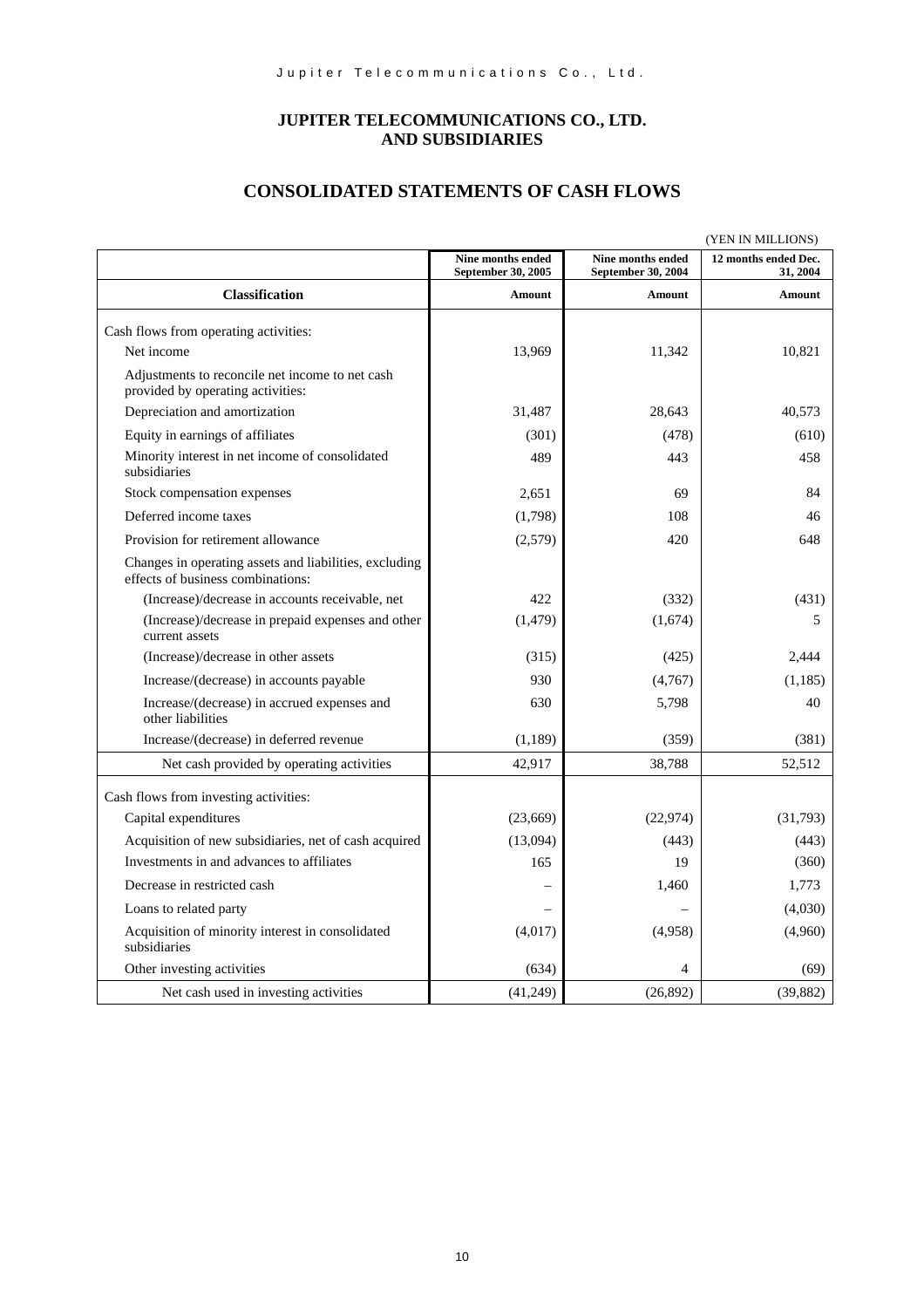|                                                        | Nine months ended<br>September 30, 2005 | Nine months ended<br>September 30, 2004 | 12 months ended Dec.<br>31, 2004 |  |
|--------------------------------------------------------|-----------------------------------------|-----------------------------------------|----------------------------------|--|
| <b>Classification</b>                                  | Amount                                  | Amount                                  | Amount                           |  |
| Cash flows from financing activities:                  |                                         |                                         |                                  |  |
| Proceeds from issuance of common stock                 | 90,980                                  | 30,000                                  | 30,000                           |  |
| Net increase in short-term loans                       | 1,084                                   |                                         | 250                              |  |
| Proceeds from long-term debt                           | 1,720                                   | 5,302                                   | 185,302                          |  |
| Principal payments of long-term debt                   | (59,032)                                | (38, 245)                               | (210,098)                        |  |
| Principal payments under capital lease obligations     | (8,885)                                 | (8,077)                                 | (11, 887)                        |  |
| Other financing activities                             |                                         |                                         | (3,563)                          |  |
| Net cash provided by (used in) financing<br>activities | 25,867                                  | (11,020)                                | (9,996)                          |  |
| Net increase in cash and cash equivalents              | 27,535                                  | 876                                     | 2,634                            |  |
| Cash and cash equivalents at beginning of year         | 10,420                                  | 7,786                                   | 7,786                            |  |
| Cash and cash equivalents at end of term               | 37,955                                  | 8,662                                   | 10,420                           |  |

(YEN IN MILLIONS)